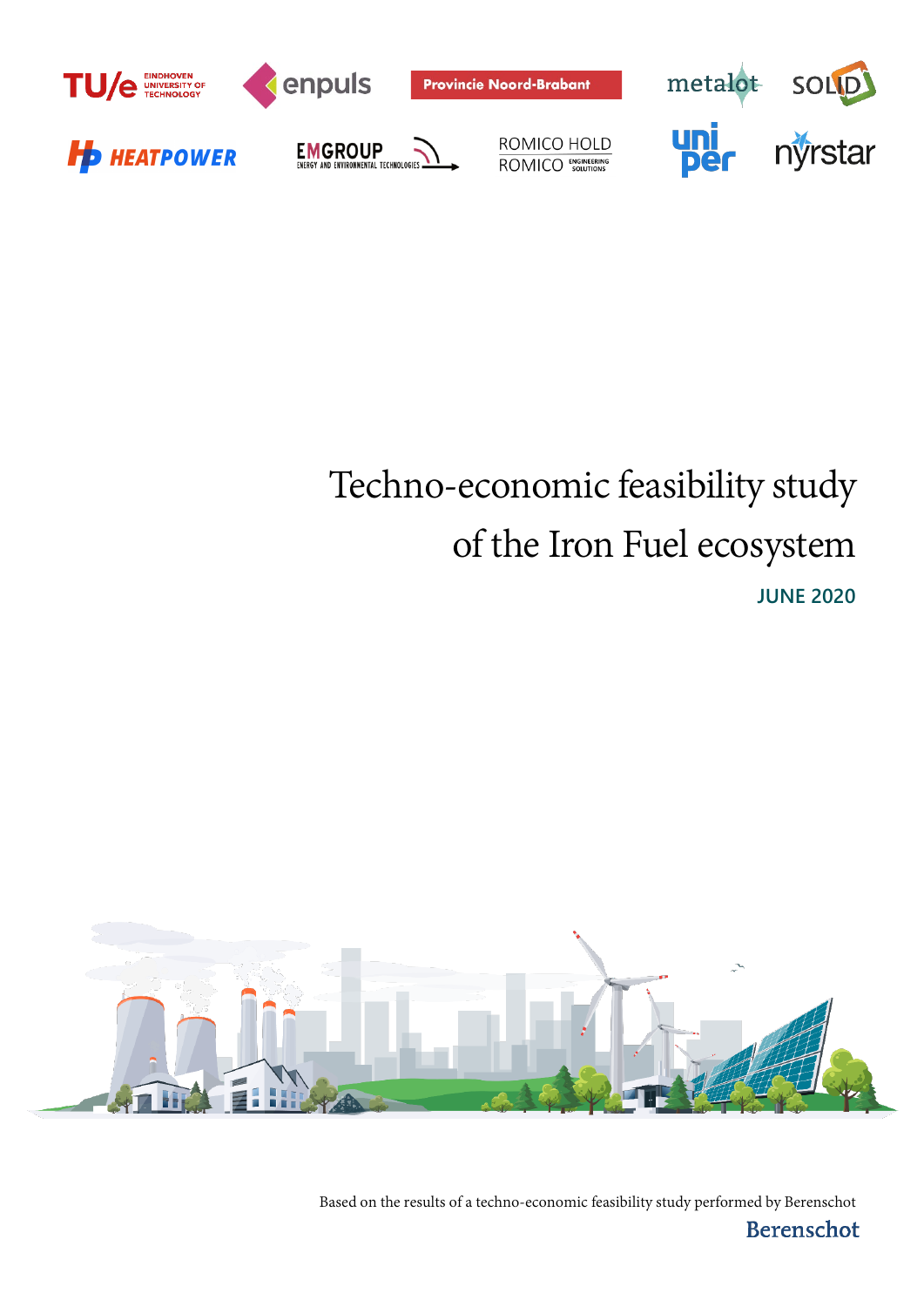*The Lighthouse Metal Power consortium, a project consortium funded by the Province of Noord-Brabant, aims to scale up the Iron Fuel technology. This multidisciplinary 2-year project that started in January 2019 focusses on technological, economical and societal development of the Iron Fuel technology. The results based on a techno-economic feasibility study performed by Berenschot and funded by Enpuls, and the future steps by the Lighthouse Metal Power consortium are presented in this contribution.*

## **Iron Fuel development**

The world is producing more renewable energy than ever before. The renewable generation capacity is growing day by day and this trend is strengthening as the business case of investing in renewable energy generation is improving. This, however, comes with challenges as for the spatial and temporal discrepancy between energy demand and supply large amounts of energy will need to be stored and transported around the globe. Therefore, the need is arising for energy carriers that are easy to store and transport. Metal Fuels<sup>[1](#page-1-0)</sup> can be such an energy carrier, and the consortium focusses primarily on Iron, as it can overcome these challenges in a safe and cost-effective way.

<span id="page-1-0"></span>Metal Fuels has gained more attention at TU/e since 2015, when metals as sustainable energy carriers were discussed in an international research project. Not much later, Bergthorson et al. published a study regarding metal powders as a viable long-term replacement for fossil fuels<sup>[2](#page-1-0)</sup>. Up to the start of this Lighthouse Metal Power project in January 2019, which is co-funded by the province Noord-Brabant, the focus was primarily on what was then identified as the biggest hurdle: a stable combustion and particle collection system on a near industrial scale. An important objective of this project is the prototype Iron fueled boiler system with a capacity of 100 kWth that is realized by the project partners and is demonstrated at the Swinkels Brewery in October 2020. The system allows further technological development of the Iron Fuel technology at the Metalot Future Energy Lab in Crannock (NB).

With this project, the consortium set another important objective, i.e. to develop the Iron Fuel business. Enpuls, part of Enexis Group, acted as the work package leader for this part of the project and engaged Berenschot to perform a techno-economic feasibility study together with TU/e and student team SOLID. The goal of this study was to identify the most promising or commercial interesting application areas for Iron Fuels and its role in the energy market, and to advise on the route forward. Berenschot addressed this by organizing two steps. In the first qualitative step, the visions and assumptions regarding the development of Iron Fuels by the consortium were made explicit by defining distinct cases. In the second quantitative step, the cost effectiveness and competitiveness of the Iron Fuel cases were analyzed by calculating the total value chain costs. Efficiencies are reflected in these costs. Through a sensitivity analysis, insight was provided on opportunities to improve the business case.

## **Business opportunities**

Berenschot expects that promising and commercially interesting applications of Iron Fuel in the Dutch energy storage market are to appear in the post-2030 era. The total energy storage market in the Netherlands is assumed to be around 10 – 35 TWh. The need for storage in the future emerges from different economic sectors with different demands and characteristics. Based on the characteristics of iron powder, three distinct cases of foreseeable applications and scales of applications of the Iron Fuel technology can be foreseen, i.e.: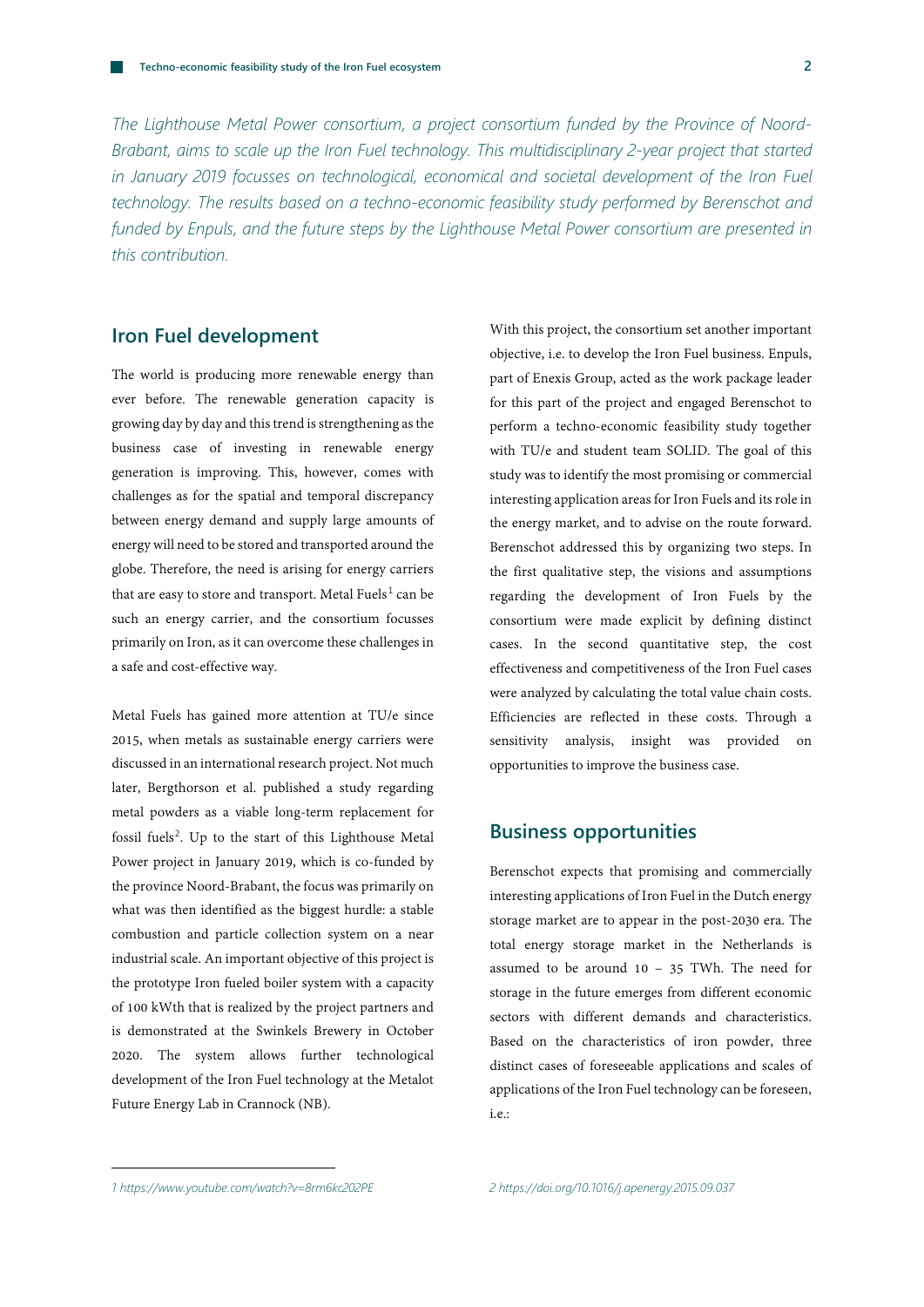- 1) Non intermittent heat production (mid-scale for the process industry or district heating)
- 2) Non intermittent electricity production (large scale central production)
- 3) Power to propulsion (small scale for sea vessels for international shipping)

Calculating the total value chain costs of the Iron Fuel technology for these applications and comparing them with costs of its most likely competitor allows a quantitative comparison. At the same time, prognosing future costs is highly subjectable to technological development, governmental policies and other factors. For example, in this comparison it is assumed that post 2030 a nationwide hydrogen backbone is available with sufficient hydrogen storage in salt caverns and projections on Iron Fuel technology component costs on a commercial scale. Bearing that in mind and subject to a certain margin, the quantitative model of Berenschot allowed the consortium to compare the total value chain cost of different cases.

#### **Non intermittent heat production**

A comparison of the first case, a 10 MW non intermittent boiler for heat production in process industry or district heating, is presented in Figure 1. The calculation are based on the work of Berenschot and performed by the consortium. Iron Fuel (Metal Fuel) production, storage and combustion is compared to hydrogen production, storage and combustion for an off-grid case in the Netherlands (H2 tank (NL)), an ongrid case (H2 Salt cavern (NL)), and when energy is imported from countries with lower renewable energy prices like Spain and the Middle East (Qatar) in the form of Ammonia. Ammonia is considered to be the most likely competitor when overseas transportation of energy is required but depending on the type of boiler requires reconversion back to hydrogen before it can be combusted.



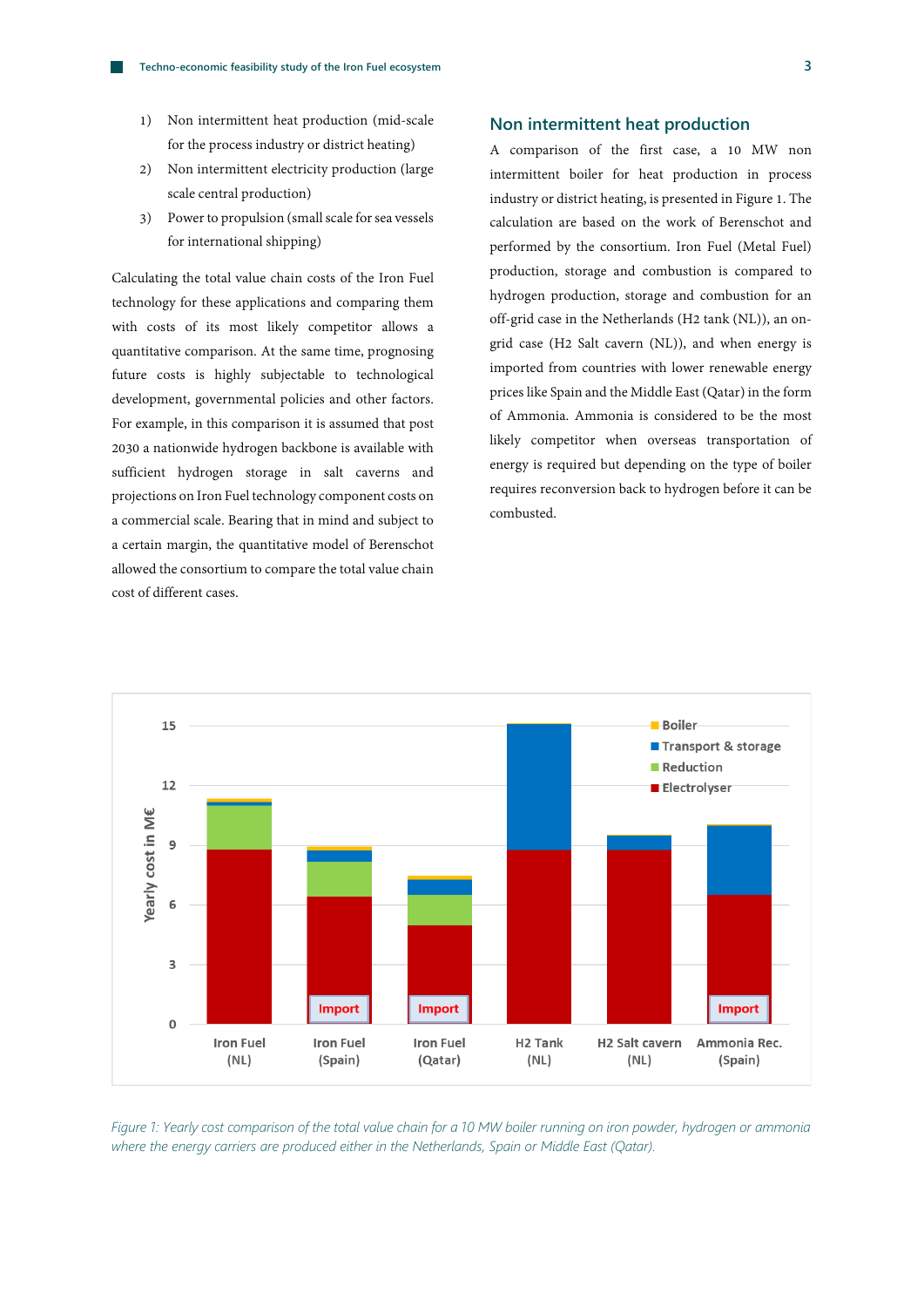The value chain costs are divided into four parts. The first part is that of the electrolysis costs and highly dependent on the renewable energy price. In line with the IEA prognosis<sup>[3](#page-3-0)</sup>, hydrogen prices of 3  $\varepsilon$ /kg in NL, 2.2 €/kg in Spain and 1.7 €/kg in the Middle East (Qatar) are used. The second part, reduction, is unique for Iron Fuel and corresponds to the conversion step to store the renewable energy in green hydrogen in iron powder. Thirdly is transportation and storage. For the local Dutch cases, no transportation is included. For Iron Fuel, the transportation of iron powder to the Netherlands, but also the transportation of iron oxides back to the regeneration plant are included. For Ammonia, this is a one-way trip. Reconversion of Ammonia back to hydrogen is also included in this part. Lastly, the boiler, although being an important technological aspect, has little impact on the total value chain costs.

From Figure 1 it can be concluded that when looking at a sheer Dutch case, and when a user is connected to the hydrogen grid, Iron Fuel is less attractive in utter economical perspective. However, an extensive hydrogen grid is expensive and not all end users will be connected to such a grid. Then, when comparing it to off-grid storage of energy, Iron Fuel can be an interesting option. However, if the iron powder can be produced at locations with cheaper hydrogen prices, the price difference weighs up to the transportation and conversion cost and import of energy becomes interesting even undercutting hydrogen grid solutions. Especially towards 2050, when the entire energy system including industry must be carbon neutral, energy import will play a major role. Therefore, energy system design and integration of various systems will have a big influence on the attractiveness of Iron Fuel.

#### **Non intermittent electricity production**

Non-intermittent electricity production, the second case, is especially interesting when coal fired power plants can be retrofitted to Iron Fuel plants. These solid fuel power plants have slightly lower efficiency than

#### **Power to propulsion**

The third case, using Iron Fuel to propel ships, was assisted by a parallel MIIP project<sup>[5](#page-3-0)</sup>. Due to the relatively high weight of Iron Fuel for ships, the technology initially appears to be the most suitable for ships with a high payload / displacement ratio such as inland vessels and bulk carriers. To develop the technology to a level required for such applications, on-land development of an Iron Fuel ecosystem and fundamental technology such as boiler design and dense efficient power cycle design is recommended.

### **The way onwards**

The exact point in time when Iron Fuel becomes economically feasible is highly dependent on governmental policies affecting fossil fuels and sustainable energy technologies, as well as other factors such as progress in technological development. Post 2030, natural gas prices will likely rise to levels that are decreasingly acceptable for, and threatening, the business case of natural gas-fired CHPs and peak boilers, while TRL and CapEx for Iron Fuel CHP plants and boilers can be expected to be improved. Therefore, application of Iron Fuel for baseload and peak heat supply in the mid-scale process industry and district heating are considered as potentially interesting first applications. Following the results of the feasibility

hydrogen fired combined cycled power plants and thus require more primary energy input. Undercutting the production costs of a hydrogen power plant in the Netherlands would be possible if the Iron Fuel can be produced at sufficiently low costs, e.g. in the Middle East. Moreover, an Iron Fueled power plant requires a significant amount of Iron powder, as also stated before by Dirven et al.<sup>[4](#page-3-1)</sup>, which would in its turn require a significant increase in the Iron powder market. Therefore, to pursue fast introduction of Iron Fuel technology, retrofitting solid fuel power plants should follow the introduction of the technology in heat intensive applications.

<span id="page-3-1"></span><span id="page-3-0"></span>*<sup>3</sup> <https://www.iea.org/reports/the-future-of-hydrogen>*

*<sup>4</sup> [https://doi.org/10.1016/j.seta.2018.09.003](https://doi-org.dianus.libr.tue.nl/10.1016/j.seta.2018.09.003)*

*<sup>5</sup> <https://www.mkc-net.nl/library/documents/1157/>*